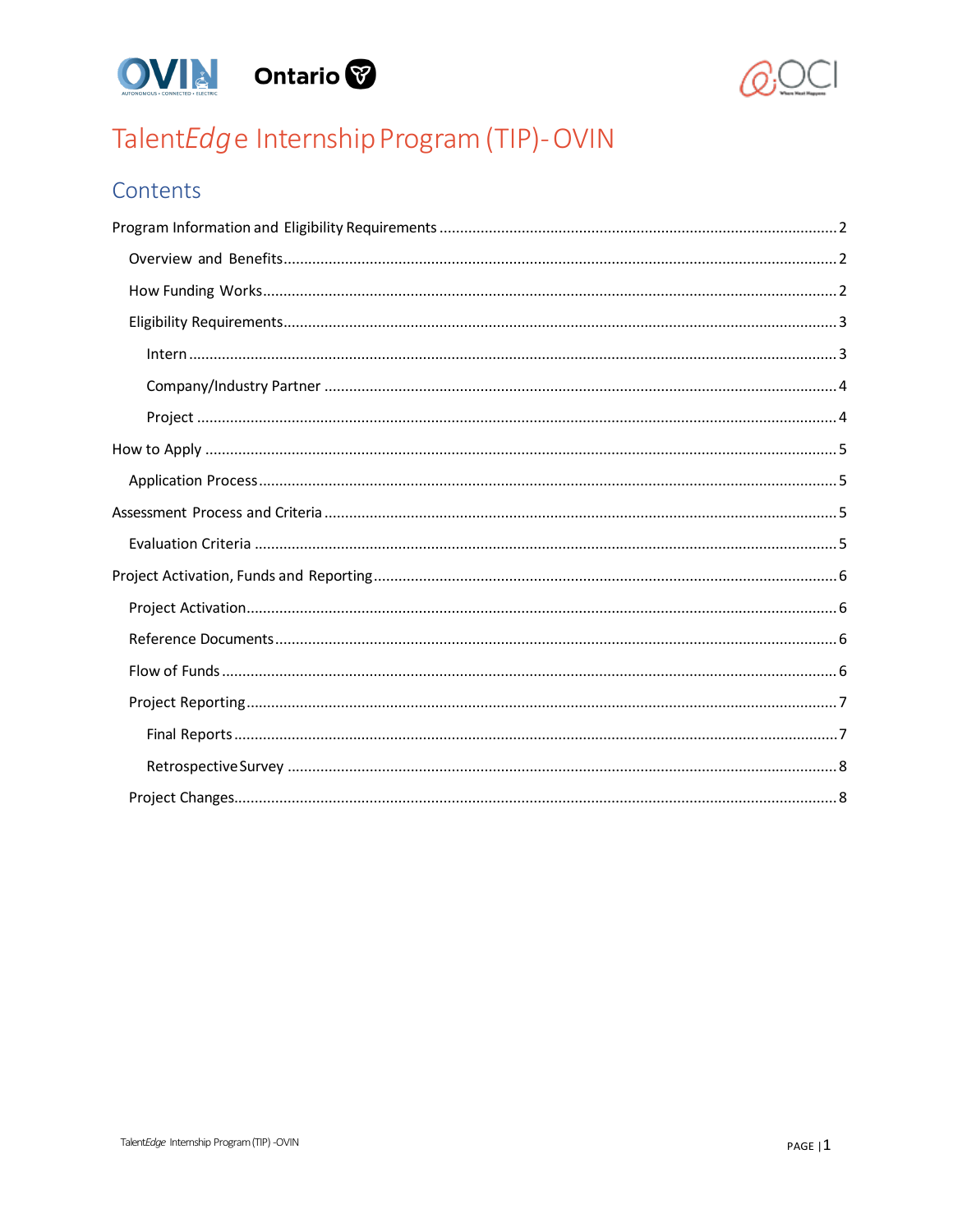



# <span id="page-1-0"></span>Program Information and Eligibility Requirements

# <span id="page-1-1"></span>Overview and Benefits

The Talent*Edge* Internship Program (TIP) stream of the OVIN program provides support for current college and university students and recent undergraduate or Master's graduates, to work on industrydriven research and development projects related to automotive and smart mobility technology such as Connected and Autonomous Vehicle (C/AV) technologies, Electric Vehicles (EV), battery technologies the metallurgical (metal & mining) sector and other related areas. Companies can tap into world-class talent coming out of Ontario's publicly-funded post-secondary institutions and strengthen their capacity to develop new products, services and processes, while interns receive hands-on industry experience in areas such as software and hardware development, artificial intelligence, and data analytics.

| Benefits to Companies                                                                                                                                                                                                                                                                                               | Benefits to Interns and Post-Secondary<br><b>Institutions</b>                                                                                                                             |
|---------------------------------------------------------------------------------------------------------------------------------------------------------------------------------------------------------------------------------------------------------------------------------------------------------------------|-------------------------------------------------------------------------------------------------------------------------------------------------------------------------------------------|
| Gain access to cutting-edge knowledge,<br>new talent, unique facilities, and<br>equipment to extend company R&D<br>capabilities<br>Create solutions to current industry<br>challenges, leading to increased<br>productivity, cost savings, revenue, and<br>job creation<br>Develop and retain top talent in Ontario | Gain valuable, hands-on experience<br>Use knowledge and innovative ideas to<br>help solve real-world R&D challenges<br>Establish relationships with industry and<br>within OCI's networks |

### <span id="page-1-2"></span>How Funding Works

| <b>OCI</b> Contribution  | \$30,000 for three units (fixed 12-month period) for eligible project      |  |
|--------------------------|----------------------------------------------------------------------------|--|
|                          | costs, up to maximum of \$60,000 (six units – fixed 24-month period)       |  |
| <b>Private Sector</b>    | \$30,000 (\$15,000 cash plus \$15,000 in-kind) minimum per three units     |  |
| <b>Industry Partner</b>  | (12-month period)                                                          |  |
| Contribution             |                                                                            |  |
|                          | Of the total \$60,000 internship budget, the intern MUST receive           |  |
|                          | a minimum cash compensation of \$30,000 (institution-based                 |  |
|                          | internship) or \$45,000 (company-based internship). The remainder          |  |
|                          | may be used for direct project costs.                                      |  |
| <b>Funding Recipient</b> | Applicant: institution (for institution-based internships) or company (for |  |
|                          | company-based internships)                                                 |  |
| Institutional            | Not eligible                                                               |  |
| Overhead                 |                                                                            |  |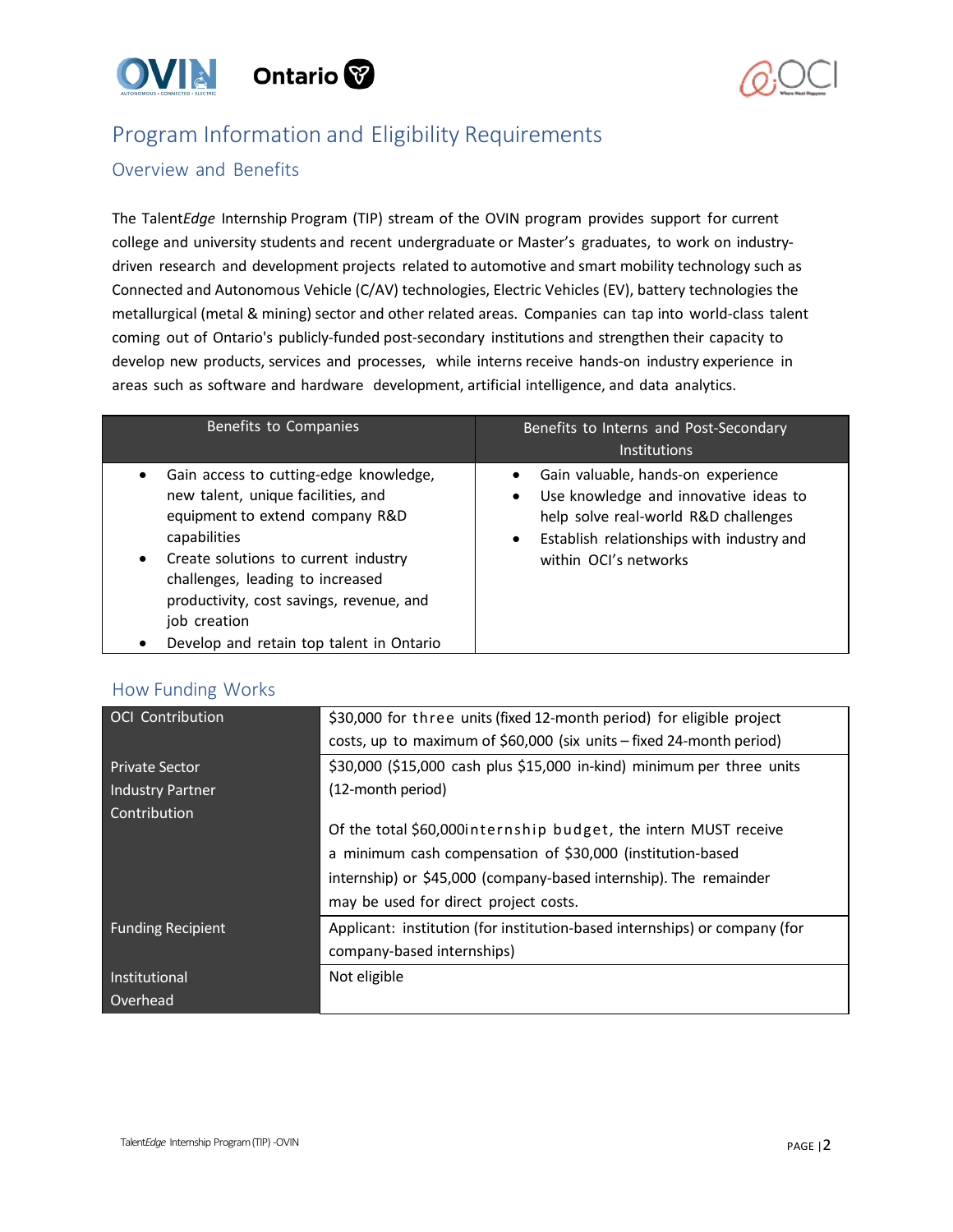



# <span id="page-2-0"></span>Eligibility Requirements

### Applicant and Primary Location of Internship

- The internship location should be mutually determined depending on the amount of time spent by the intern at the company, how the funds will be administered and the needs of the project. OCI funds will flow to the applicant organization.
	- o **Institution-based internships**: Applicant is a principal investigator from the postsecondary institution and has an eligible company as the contributing Private Sector Industry Partner. Interns MUST spend a significant portion of their time on-site or in the field with the company.
	- o **Company-based internships**: Applicant is the company

#### <span id="page-2-1"></span>Intern

- **Undergraduate level:**
	- o Undergraduate students in their final year of study (registered at an accredited College or University in Ontario)
	- o Or recent graduates from an undergraduate program from an accredited College/University (within three years of graduation)
- **Graduate level:**
	- o Current Masters and PhD students, (registered at accredited College or University in Ontario)
	- o Recent Masters graduates from an accredited College/University (within three years of graduation)
- For institution-based internships, the intern must have active status at the academic institution for the duration of the internship
- For company-based internships the intern must be eligible to work in Ontario (an Ontario resident) and have employee status at the company for the duration of the internship
- Consecutive internships may be held
- The intern may not apply with a company where there is any conflict of interest, including, but not limited to, a company where the intern or relatives have any control as a major creditor or shareholder or governing board member
- Interns may not apply if they are currently enrolled in a co-op program or other equivalent job placement/employment program
- The intern may not apply if, at the time of application submission, they are a current or past employee (within the last six months) of the company (including consultants, contract position, part-time, etc.)

| <b>Educational Status*</b> | Institution- or Company- Based<br>Internship | Number Units per Intern (3 units<br>$= 12$ months) |
|----------------------------|----------------------------------------------|----------------------------------------------------|
| Current final-year         | Institution- or company- based               |                                                    |
| undergraduate student      |                                              |                                                    |
| Recent graduate            | Company-based only                           |                                                    |
| Current Masters student    | Institution- or company- based               |                                                    |
| Recent Masters graduate    | Company-based only                           |                                                    |
| Current PhD student        | Institution- or company- based               | $3$ or $6$                                         |

• Interns need to hold internship units as mentioned in the table below: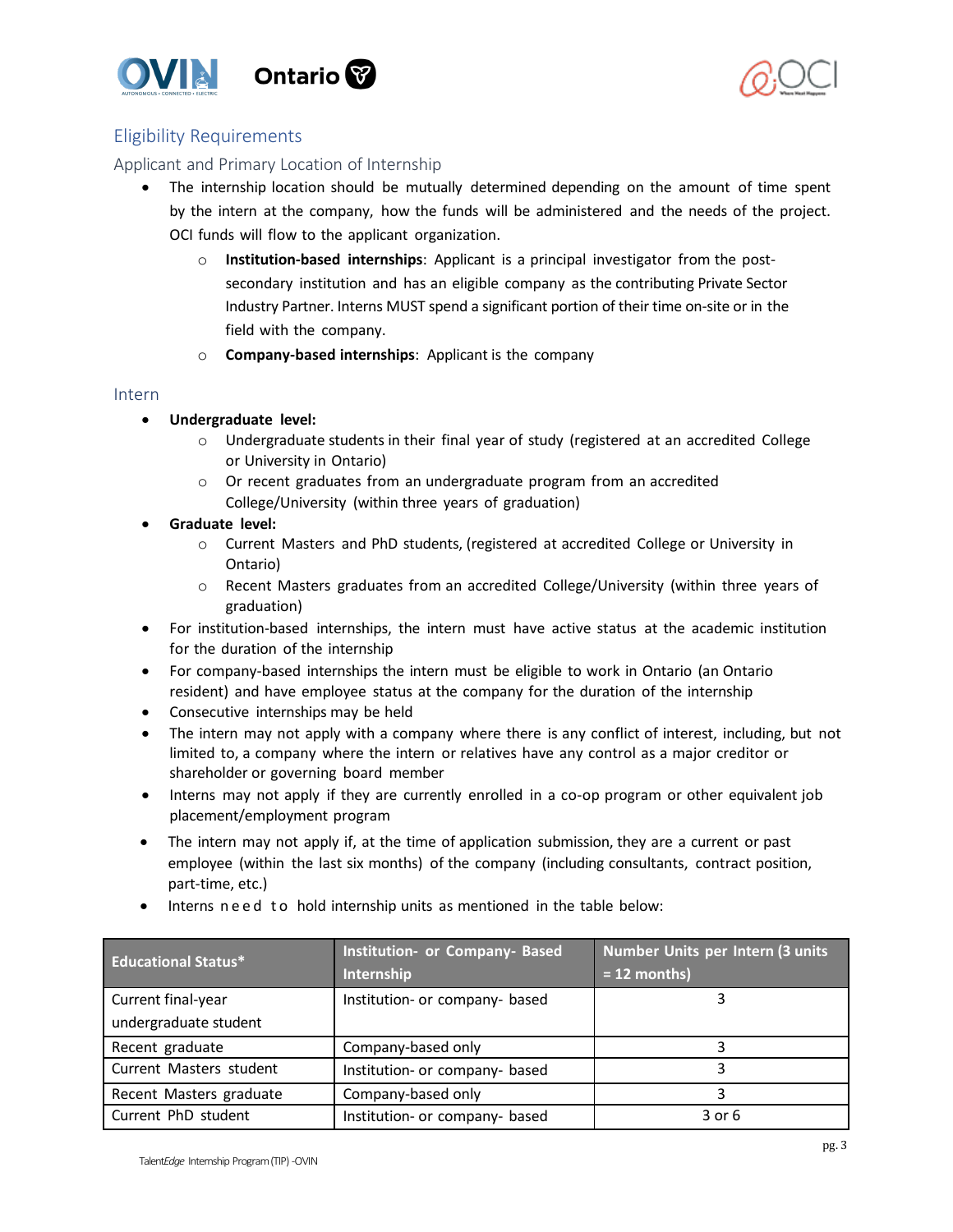





\*PhD graduates or post-doctoral fellows may apply to the OVIN - Talent*Edge* Fellowship Program stream.

### <span id="page-3-0"></span>Company/Industry Partner

- For-profit, incorporated in Ontario or Canada, and has a valid CRA [business](https://www.canada.ca/en/revenue-agency/services/tax/businesses/topics/registering-your-business/you-need-a-business-number-a-program-account.html) number
- Is using or developing technology-based innovation related to automotive and smart mobility technology such as Connected and Autonomous Vehicle (C/AV) technologies, Electric Vehicles (EV), battery technologies, metallurgical (metal & mining) technologies, and other related areas for competitive advantage in provincial, national and/or global markets
- Has R&D operations in Ontario related to the project
	- $\circ$  Has the intent and potential to apply, exploit and/or commercialize the results of the project for the economic benefit of Ontario
	- $\circ$  Has the necessary expertise and resources to put the project into effect within an appropriate timeframe
- Company subsidiaries (organizations with headquarters outside of Ontario) are eligible, provided that the Ontario operations meet all of the above criteria.
- For institution-based internships, the applicant and industry partner MUST have an [arms-length](https://www.nserc-crsng.gc.ca/NSERC-CRSNG/Policies-Politiques/orgpartners-orgpartenaires_eng.asp) [relationship](https://www.nserc-crsng.gc.ca/NSERC-CRSNG/Policies-Politiques/orgpartners-orgpartenaires_eng.asp)
- All applicants and partners MUST be in good financial and reporting standing with OCI

#### <span id="page-3-1"></span>Project

- Defined project with clear activities, milestones, and outcomes, to be executed within the duration of the internship (not a "first job"-type placement)
- Has an R&D component related to automotive and smart mobility technology such as Connected and Autonomous Vehicle (C/AV) technologies, Electric Vehicles (EV), battery technologies, metallurgical (metal & mining) technologies and other related areas
- Interns will receive on-the-job training in areas related to automotive and smart mobility technology such as software and hardware development, artificial intelligence, and data analytics
- Commensurate with the intern's experience and expertise
- Maximum of **six units** per application/company in a year (i.e., maximum \$60,000 in OCI contribution per application)
- Maximum of six units active per company at any given time. (i.e., maximum \$60,000 in OCI contribution per company)
- o **Institution-based internships**: the parties are bound by the IP terms of the university or college, unless a separate agreement between the parties is in effect for the duration of the internship
- o **Company-based internships**: the parties are bound by the IP terms of the company where the intern is an employee for the duration of the internship
- Participants MUST enter into an agreement with OCI and cooperate in providing project outcomes and metrics, annually at a minimum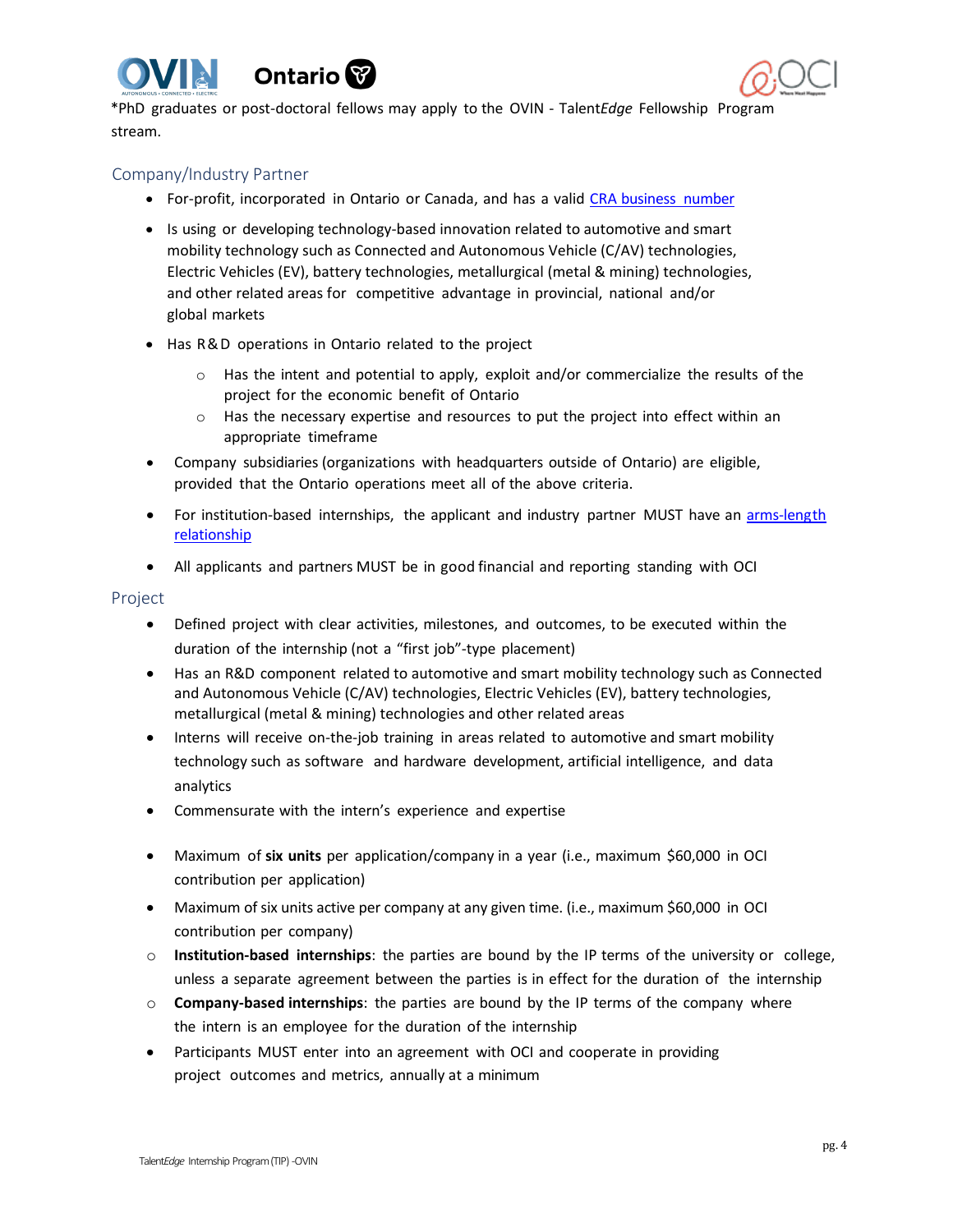<span id="page-4-0"></span>



- <span id="page-4-1"></span>1. If you are ready to start applying for the OVIN – Talent*Edge* Internship Program, please submit a [Client Intake Form](https://w3rcb4fd9nn.typeform.com/to/nUxjRXMO#name%3Dxxxxx)
- 2. If the applicant/partner, intern, and project meet the program eligibility criteria, you will be sent a link to OCI's online application system, AccessOCI.
- 3. Complete the online application form, in collaboration with the industry partner if applicable, and upload the required supporting documents.
	- o Required supporting documents:
		- Company Profile submitted by the applicant company/industry partner, including valid nine-digit CRA business number, [incorporation](https://www.canada.ca/en/revenue-agency/services/tax/businesses/topics/registering-your-business/you-need-a-business-number-a-program-account.html) date and number of employees [\(globally](https://www.canada.ca/en/revenue-agency/services/tax/businesses/topics/registering-your-business/you-need-a-business-number-a-program-account.html) and in [Ontario\)](https://www.canada.ca/en/revenue-agency/services/tax/businesses/topics/registering-your-business/you-need-a-business-number-a-program-account.html)
		- Academic supervisor's CV or NSERC Form 100/103CV (institution-based internships only)
		- **Intern's CV**
		- **Intern's official transcript**
- 4. OCI will internally review the application for eligibility, completeness, and financial compliance. A list of any deficiencies will be sent to the applicant for revision. Applicants will have only two occasions to make all required changes to their application; if outstanding issues remain after the second revision, the application will be withdrawn.
- 5. Eligible and complete applications will be sent for review by external, subject matter experts. A funding decision will be provided within four to six weeks.

# <span id="page-4-2"></span>Assessment Process and Criteria

The OVIN - Talent*Edge* Internship Program stream is a discretionary, non-entitlement program with limited funding. All eligible applications undergo a review process where the applications are assessed against program objectives and other criteria. Not all eligible applications will be approved for funding.

- 1. Complete applications will undergo a written external peer review by three subjectmatter experts from academia, industry and/or government. Reviewers are contractually bound by confidentiality and conflict of interest requirements.
- 2. Recommendations from the peer review process will be assessed by OCI's Internal Review Panel, which will have responsibility for the final OCI decision.

### <span id="page-4-3"></span>Evaluation Criteria

Applications will be evaluated against assessment criteria including:

- Project Description: Clarity of project and objectives and relevance to the company
- Project Plan: Clarity of objectives for the intern, suitability of methodology and feasibility of timeline and milestones
- Intern Qualifications and Experience: suitability of intern's background and expertise for the project, benefit of the placement to the intern and strength of interaction with the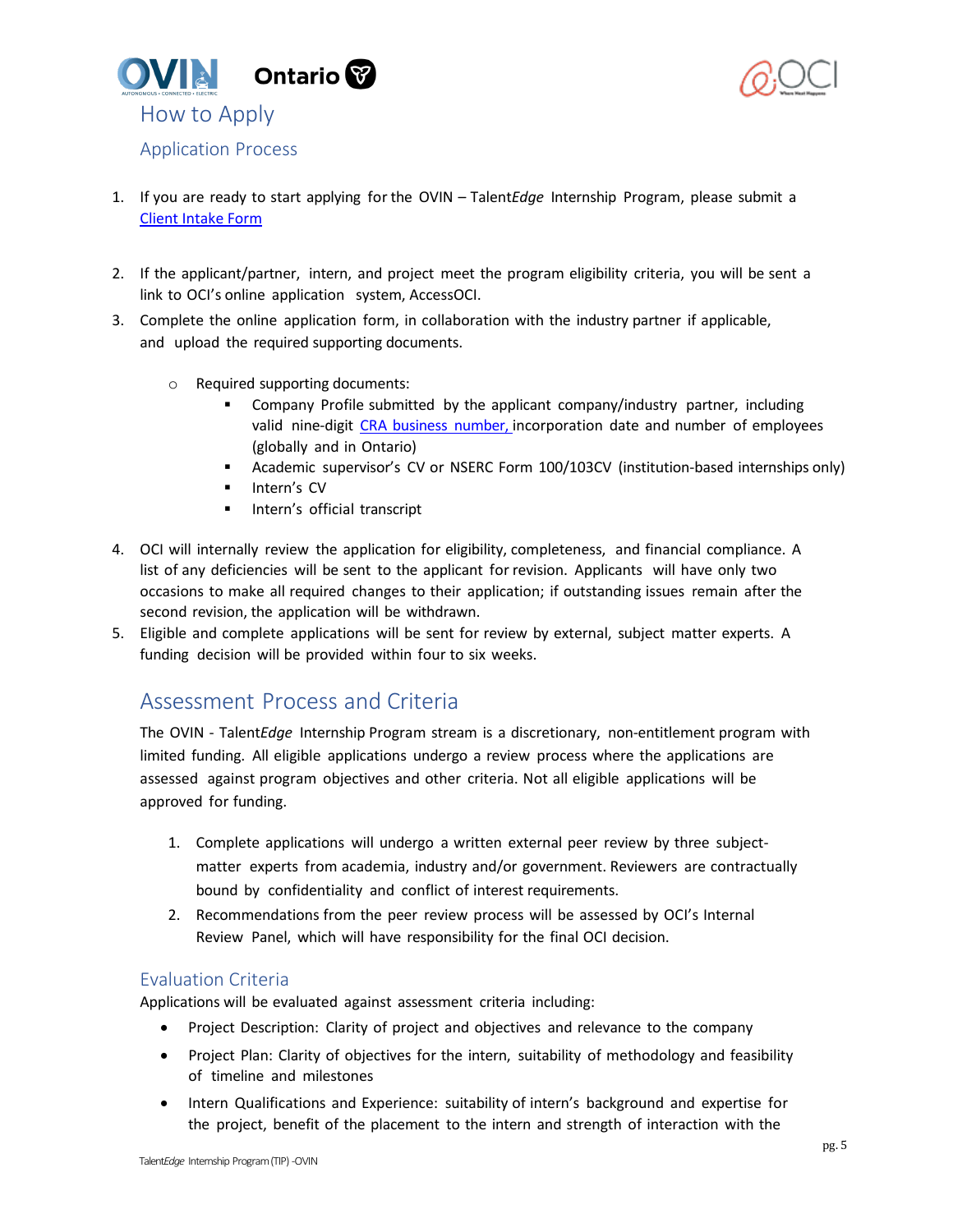





partner organization to provide the intern with first-hand industry experience and/or exposure

• Overall quality and completeness of the application

# <span id="page-5-0"></span>Project Activation, Funds and Reporting

### <span id="page-5-1"></span>Project Activation

Institution-Based Internships

- All Private Sector Industry Partner cash contributions must be provided directly to the postsecondary institutions. The institution's Financial Officer must confirm the receipt of these funds to the Program Manager, for OCI to release its funds to the post-secondary institution.
- The applicant and partner organization(s) will also be forwarded a copy of OCI's standard funding agreement for execution. This funding agreement must be signed, via OCI's online electronic signature function, by the institution and partner and returned to OCI along with the EFT or cheque within fifteen (15) days of notification.
	- The executable funding agreement will be generated through OCI's online management system and sent to all contracting parties upon approval of your project.
	- The purpose of the OCI funding agreement is to define roles and obligations for the project partners with regards to OCI's guidelines and funding contribution only. Project partners are encouraged to enter into a separate research agreement to ensure agreement on other roles and responsibilities specific to the project.
- Upon receipt of the signed funding agreement and required private sector industry cash component, OCI will activate the project
- The start date will be by default the date of activation and may not be changed

Company-Based Internships

- Upon approval of a project for funding, the applicant will be forwarded a copy of OCI's standard funding agreement for execution. This funding agreement must be signed, via OCI's online electronic signature function, by the applicant and returned to OCI within fifteen days (15) of notification of an approved award.
	- The executable funding agreement will be generated through OCI's online management system and sent to all contracting parties upon approval of your project.
- Upon receipt of the funding agreement, OCI will activate the project
- The start date will be by default the date of activation and may not be changed

### <span id="page-5-2"></span>Reference Documents

- OCI Funding Agreement (institution-based and company-based)
- Eligible Expenditures Guide
- Sample application template this sample application template is for informational purposes only. Applications are only accepted through OCI's online system where full application requirements are listed.
- Reference documentation is available for your perusal here:

Resource Documents - OVIN - [Ontario Vehicle Innovation Network \(ovinhub.ca\)](https://www.ovinhub.ca/resource-documents/)

# <span id="page-5-3"></span>Flow of Funds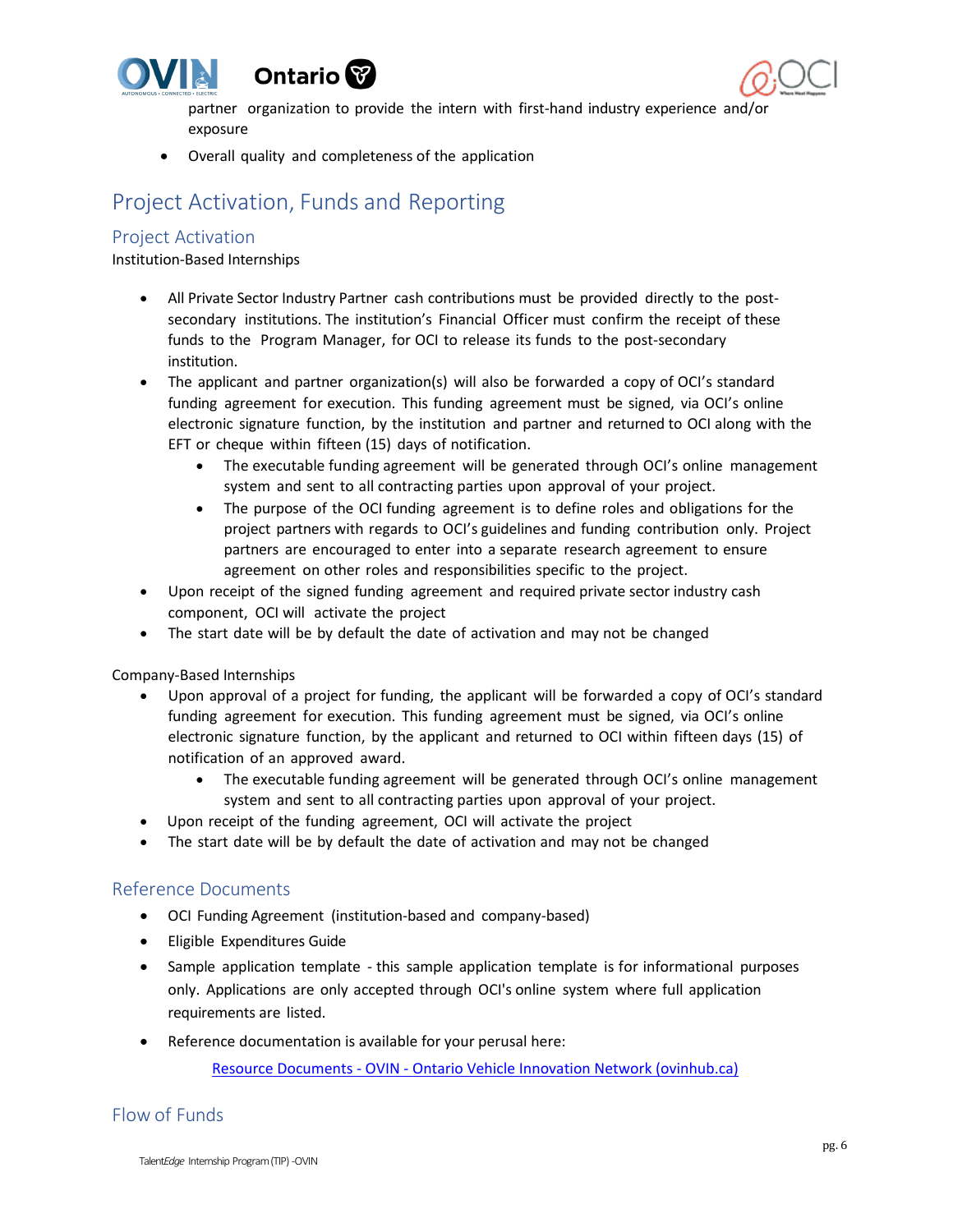



• Upon activation, OCI will release a payment equal to 75 per cent of the OCI award. The remaining 25 per cent of the OCI award will be held back until project completion. For example:

| OCI award amount                                                  | \$30,000                            |
|-------------------------------------------------------------------|-------------------------------------|
| Applicant/private sector industry partner<br><b>contributions</b> | \$15,000 cash plus \$15,000 in-kind |
| Funds released upon project activation                            | \$22,500                            |
| Holdback                                                          | \$7,500                             |

- $\circ$  OCI will not release any funds until the project is activated and will not be held responsible for any expenses incurred for the project prior to activation. If for any reason the requirements for activation are not met within fifteen (15) days from the date of release of the approval notification, the funding offer may be retracted.
- The holdback will be released upon project completion and receipt of the following: applicant and private sector industry partner (where applicable) final progress and financial reports, outcomes, proof of payment for the intern and attestation from the applicant organization regarding the use of funds (see details in Project Reporting section).

## <span id="page-6-0"></span>Project Reporting

The following project reports will be required.

# **Please note that completion of all required reports is a contractual obligation to receive funding from OCI.**

### <span id="page-6-1"></span>Final Reports

- 1. Forty-five (45) days prior to the scheduled completion date, the applicant and intern will receive a notification of the project end date from OCI's AccessOCI system, with a link to the Final Project Report should the partners wish to begin entering data. If an extension to complete the project is required, the applicant MUST request it prior to the scheduled project completion date using the Project Administration tab in their AccessOCI project file. A maximum extension of three months will be allowable.
	- As part of the final report, applicants MUST provide proof of payment for the intern (MUST include intern's name, company/institution name, payment periods and amounts, e.g. intern pay stub, payroll print-out, T4/T4A).
- 2. On the scheduled project completion date, the applicant and intern will receive notification and a link to complete a Final Project Report (including progress, financials, and metrics) from OCI's AccessOCI system. For institution-based internships, the Finance Office of the post-secondary institution must also review and submit the applicant report to OCI. Both applicant and intern reports MUST be received and approved by OCI within 30 days of project completion.
- 3. All required final reports by all partners MUST be submitted within 30 days of project completion to release the holdback and maintain good financial standing with OCI.